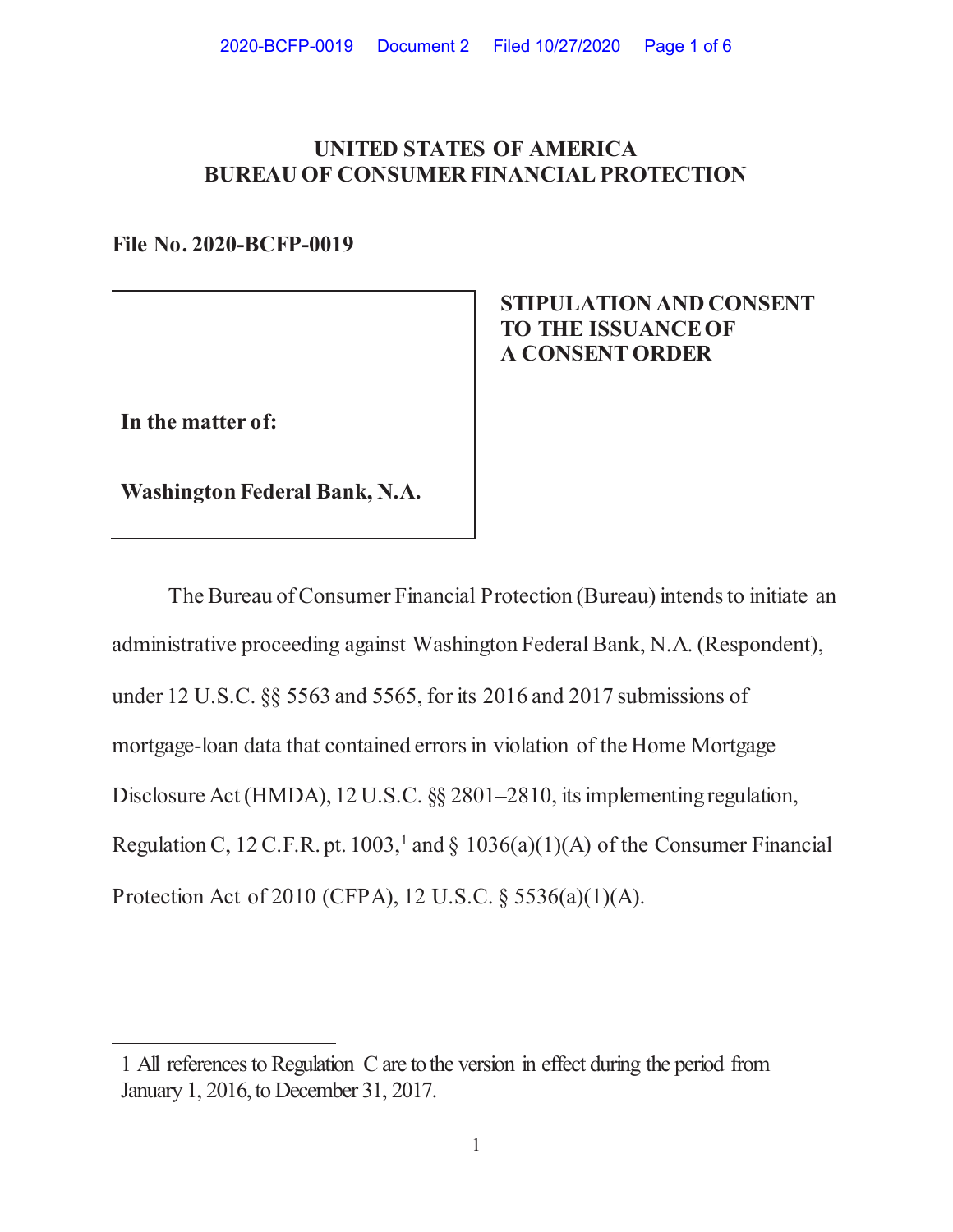Respondent, in the interest of compliance and resolution of the matter, and without admitting or denying any wrongdoing, consents to the issuance of a Consent Order substantially in the form of the one to which this Stipulation and Consent to the Issuance of a Consent Order is attached (Consent Order), and which is incorporated by reference.

In consideration of the above premises, Respondent agrees to the following:

## **Jurisdiction**

1. The Bureau has jurisdiction over this matter under §§ 1053 and 1055 of the Consumer Financial Protection Act of 2010 (CFPA), 12 U.S.C. §§ 5563, 5565.

## **Consent**

- 2. Respondent agrees to the issuance of the Consent Order, without admitting or denying any of the findings of fact or conclusions of law, except that Respondent admits the facts necessary to establish the Bureau's jurisdiction over Respondent and the subject matter of this action.
- 3. Respondent agrees that the Consent Order will be deemed an "order issued with the consent of the person concerned" under  $12$  U.S.C. § 5563(b)(4) and agrees that the Consent Order will become a final order, effective upon its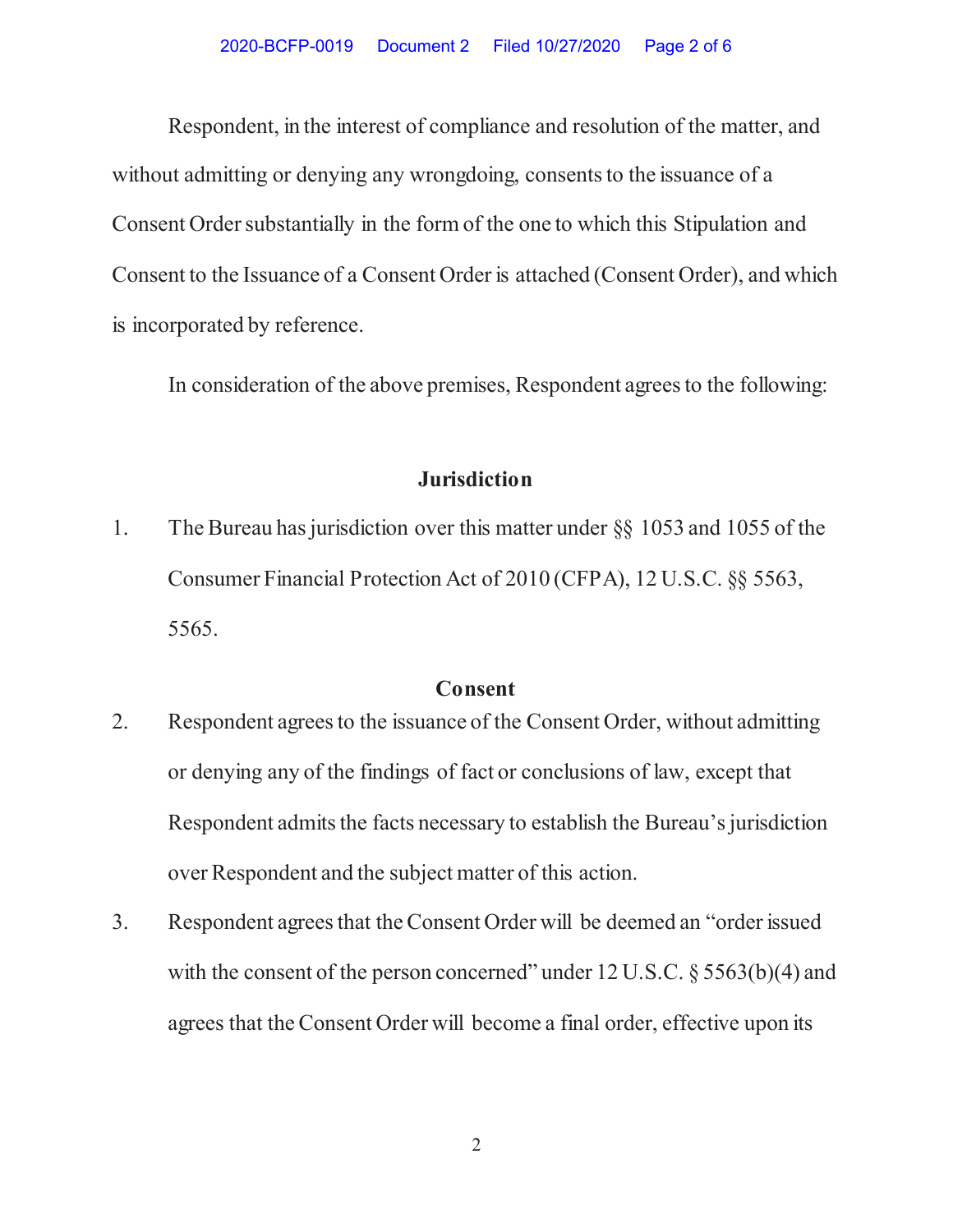entry on the administrative docket, and will be fully enforceable by the Bureau under 12 U.S.C. §§ 5563(d)(1) and 5565.

- 4. Respondent voluntarily enters into this Stipulation and Consent to the Issuance of a Consent Order.
- 5. The Consent Order resolves only Respondent's potential liability for law violations that the Bureau asserted or might have asserted based on the practices described in Section IV of the Consent Order, to the extent such practices occurred before the Effective Date and the Bureau knows about them as of the Effective Date. Respondent acknowledges that no promise or representation has been made by the Bureau or any employee, agent, or representative of the Bureau, about any liability outside of this action that may have arisen or may arise from the facts underlying this action or immunity from any such liability.
- 6. Respondent agrees that the facts described in Section IV of the Consent Order will be taken as true and be given collateral estoppel effect, without further proof, in any proceeding before the Bureau to enforce the Consent Order or in any subsequent civil litigation by the Bureau to enforce the Consent Order or its rights to any payment or monetary judgment under the Consent Order.

3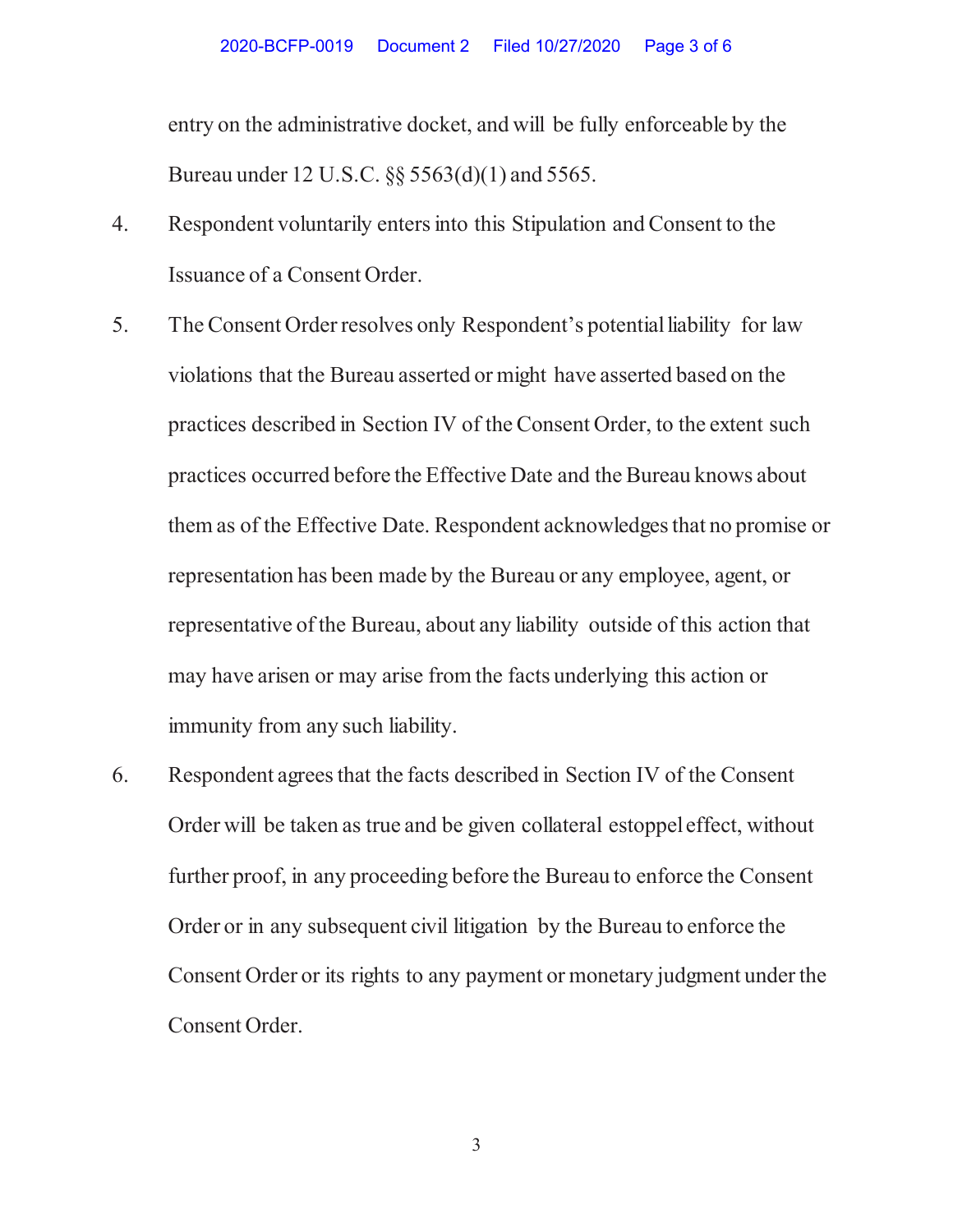- 7. The terms and provisions of this Stipulation and Consent to the Issuance of a Consent Order and the Consent Order will be binding upon, and inure to the benefit of, the parties hereto and their successors in interest.
- 8. Respondent agrees that the Bureau may present the Consent Order to the Bureau Director for signature and entry without further notice.

## **Waivers**

- 9. Respondent, by consenting to this Stipulation and Consent to the Issuance of a Consent Order, waives:
	- a. Any right to service of the Consent Order, and agrees that entry of the Consent Order on the administrative docket will constitute notice to Respondent of its terms and conditions;
	- b. Any objection to the jurisdiction of the Bureau, including, without limitation, under section 1053 of the CFPA, 12 U.S.C. § 5563;
	- c. The rights to all hearings under the statutory provisions under which the proceeding is to be or has been instituted; the filing of proposed findings of fact and conclusions of law; proceedings before, and a recommended decision by, a hearing officer; all post-hearing procedures; and any other procedural right available under section 1053 of the CFPA, 12 U.S.C. § 5563, or 12 CFR Part 1081;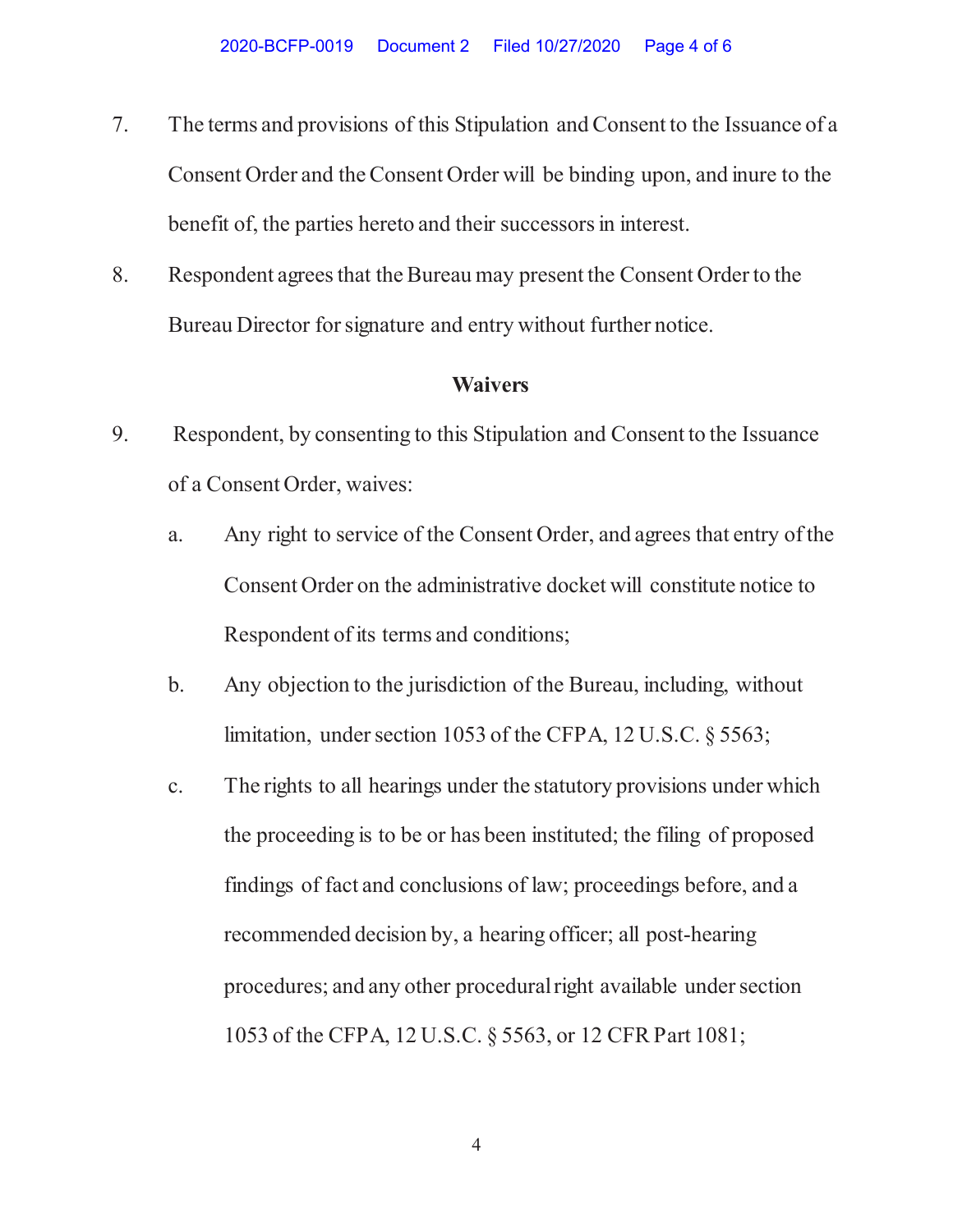- d. The right to seek any administrative or judicial review of the Consent Order;
- e. Any claim for fees, costs or expenses against the Bureau, or any of its agents or employees, and any other governmental entity, related in any way to this enforcement matter or the Consent Order, whether arising under common law or under the terms of any statute, including, but not limited to the Equal Access to Justice Act and the Small Business Regulatory Enforcement Fairness Act of 1996; for these purposes, Respondent agrees that Respondent is not the prevailing party in this action because the parties have reached a good faith settlement;
- f. Any other right to challenge or contest the validity of the Consent Order;
- g. Such provisions of the Bureau's rules or other requirements of law as may be construed to prevent any Bureau employee from participating in the preparation of, or advising the Director as to, any order, opinion, finding of fact, or conclusion of law to be entered in connection with this Stipulation and Consent to the Issuance of a Consent Order or the Consent Order; and

5